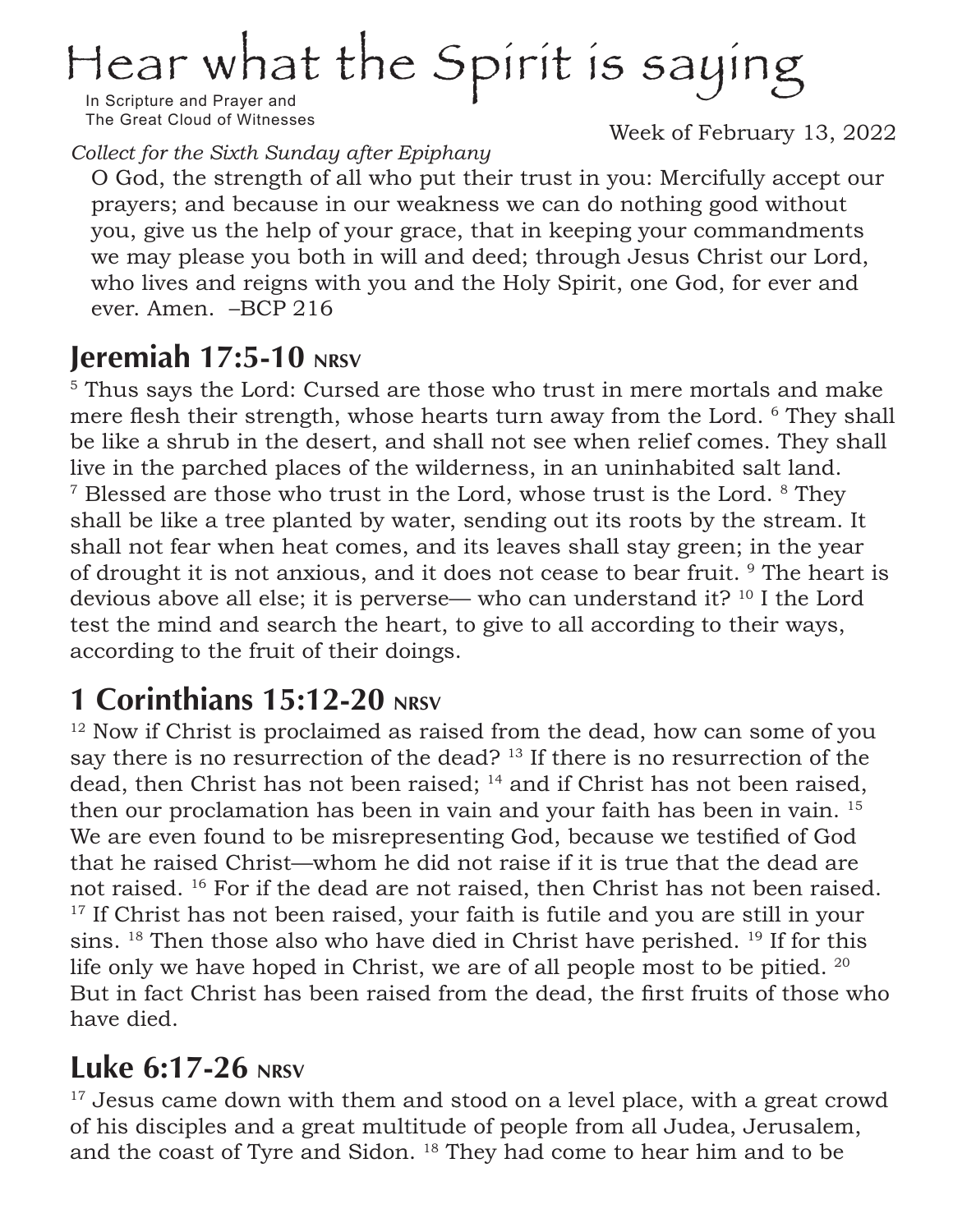healed of their diseases; and those who were troubled with unclean spirits were cured. 19 And all in the crowd were trying to touch him, for power came out from him and healed all of them.

20 Then he looked up at his disciples and said: "Blessed are you who are poor, for yours is the kingdom of God.

 $21$  "Blessed are you who are hungry now, for you will be filled. "Blessed are you who weep now, for you will laugh. 22 "Blessed are you when people hate you, and when they exclude you, revile you, and defame you on account of the Son of Man. 23 Rejoice in that day and leap for joy, for surely your reward is great in heaven; for that is what their ancestors did to the prophets.

 $24$  "But woe to you who are rich, for you have received your consolation.

<sup>25</sup> "Woe to you who are full now, for you will be hungry. "Woe to you who are laughing now, for you will mourn and weep.

<sup>26</sup> "Woe to you when all speak well of you, for that is what their ancestors did to the false prophets.

### **Psalm 1 BCP 585**

- 1 Happy are they who have not walked in the counsel of the wicked, \* nor lingered in the way of sinners, nor sat in the seats of the scornful!
- 2 Their delight is in the law of the Lord, \* and they meditate on his law day and night.
- 3 They are like trees planted by streams of water, bearing fruit in due season, with leaves that do not wither; \* everything they do shall prosper.
- 4 It is not so with the wicked; \* they are like chaff which the wind blows away.
- 5 Therefore the wicked shall not stand upright when judgment comes, \* nor the sinner in the council of the righteous.
- 6 For the Lord knows the way of the righteous, \* but the way of the wicked is doomed.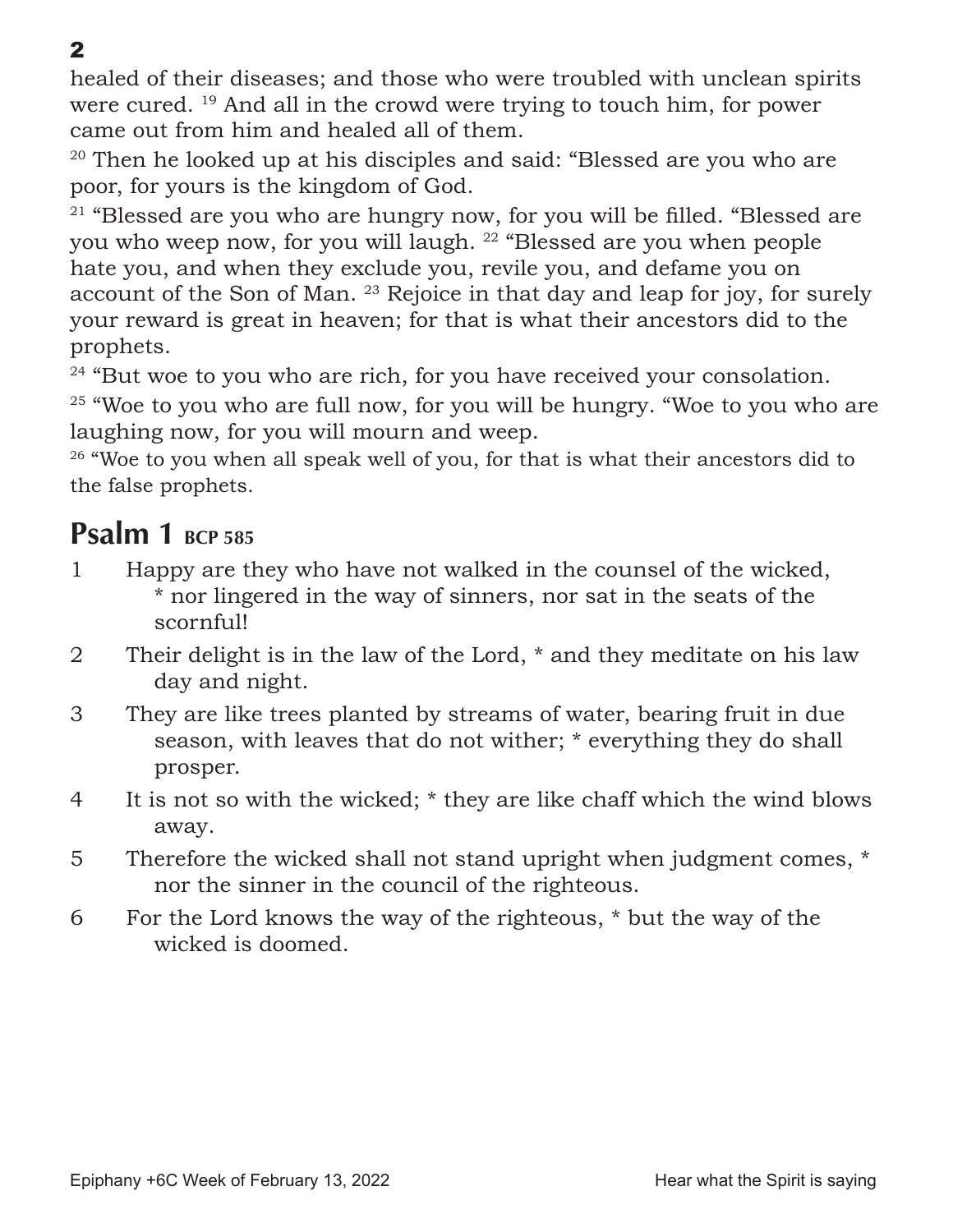In our Spiritual Day Hike we'll walk among and walk with "Holy Women" and "Holy Men," who constitute a "Great Cloud of Witnesses." As 'hikers' we'll use "The Great Commandment" as a guide. Without leaving the building we'll travel far and wide. We'll ask: "How did this person love God with all their

heart, soul, and mind?" Likewise, "How did this person love their neighbor as they loved themselves?" More importantly we'll ask, "What does his/ her witness teach us about the love of God and neighbor?" We'll depend on the Spirit to extend our questions into realms we can barely imagine at the moment. We'll depend on the Spirit to call forth our growth in holiness, in wisdom, and in action. Each week I'll select at least two "saints" to walk with. Also, I encourage you to explore with "trail mates" from the Great Cloud of Witnesses. You can find the calendar of saints to explore with here: [https://bit.ly/Learn104](http://bit.ly/Learn104). The short biographies, Collects, and suggested readings can be found on Holy Women, Holy Men web pages here: [https://bit.ly/Learn15](https://bit.ly/Learn151)1. Google a name or visit Wikipedia for even more information.

## **This Week's Holy Women and Men (Witnesses to inspire us)**

[February 14](https://holywomenholymen.wordpress.com/2016/02/14/feb-14-cyril-and-methodius/) Cyril, *Monk* and Methodius, *Bishop Missionaries to the Slavs, 869, 885* [February 15](https://holywomenholymen.wordpress.com/2016/02/15/feb-15-thomas-bray/) Thomas Bray, Priest and Missionary, 1730 [February 16](https://holywomenholymen.wordpress.com/2016/02/16/feb-16-charles-quintard/) Charles Todd Quintard, Bishop of Tennessee, 1898 [February 17](https://holywomenholymen.wordpress.com/2016/02/17/feb-17-janani-luwum/) Janani Luwum, Archbishop of Uganda, and Martyr, 1977 [February 18](https://holywomenholymen.wordpress.com/2016/02/18/feb-18-martin-luther/) Martin Luther, Theologian, 1546

## **February 13 Absalom Jones, Priest, 1818**

Absalom Jones was born a house slave in 1746 in Delaware. He taught himself to read out of the New Testament, among other books. When sixteen, he was sold to a store owner in Philadelphia. There he attended a night school for Blacks, operated by Quakers. At twenty, he married another slave, and purchased her freedom with his earnings. Jones bought his own freedom in 1784. At St. George's Methodist Episcopal Church, he served as lay minister for its Black membership. The active evangelism of Jones and that of his friend, Richard Allen, greatly increased Black membership at St. George's. The alarmed vestry decided to segregate Blacks into an upstairs gallery, without notifying them. During a Sunday service when ushers attempted to remove them, the Blacks indignantly walked out in a body.

In 1787, Black Christians organized the Free African Society, the first organized Afro-American society, and Absalom Jones and Richard Allen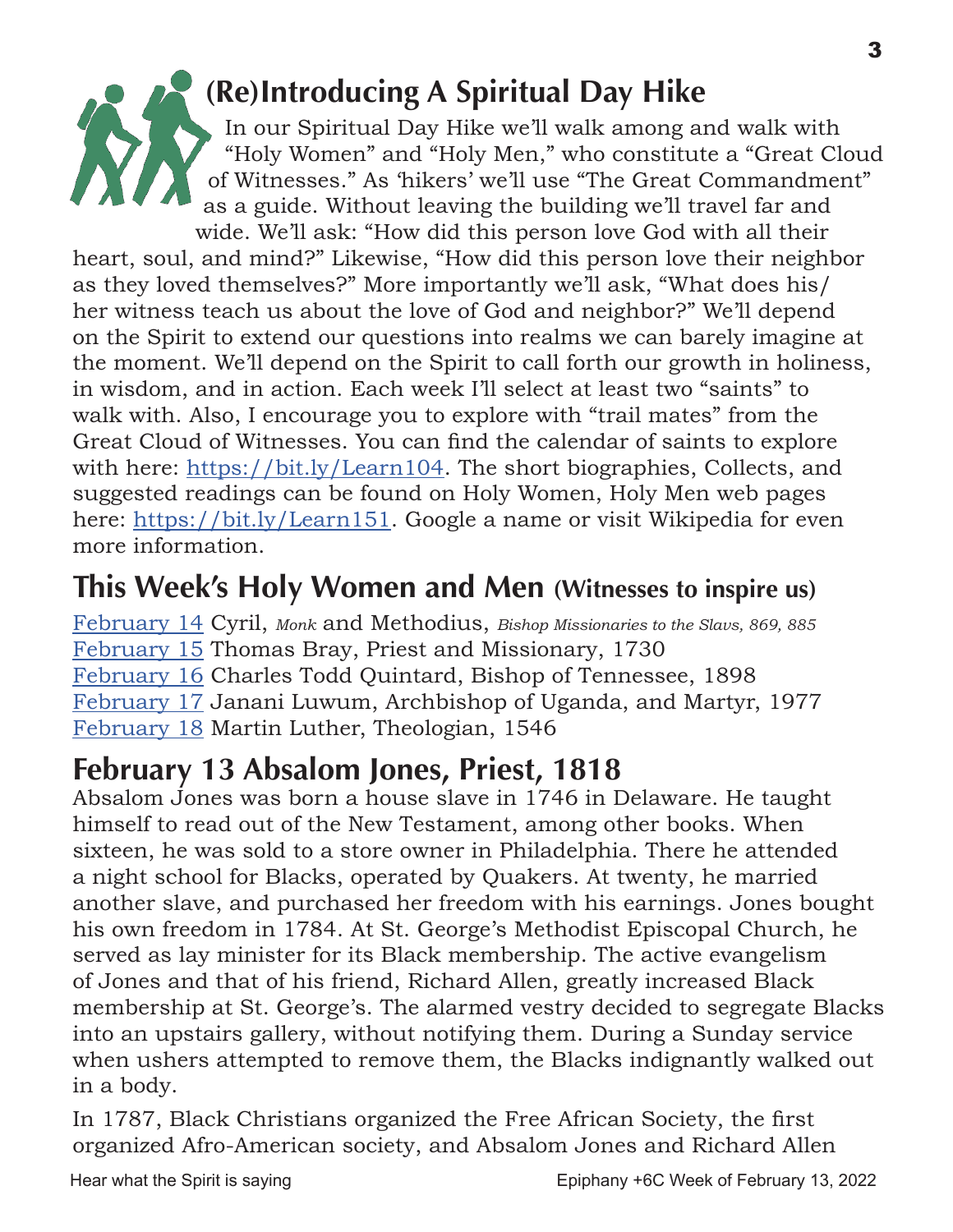were elected overseers. Members of the Society paid monthly dues for the benefit of those in need. The Society established communication with similar Black groups in other cities. In 1792, the Society began to build a church, which was dedicated on July 17, 1794.

The African Church applied for membership in the Episcopal Diocese of Pennsylvania on the following conditions: 1, that they be received as an organized body; 2, that they have control over their local affairs; 3, that Absalom Jones be licensed as layreader, and, if qualified, be ordained as minister. In October 1794 it was admitted as St. Thomas African Episcopal Church. Bishop White ordained Jones as deacon in 1795 and as priest on September 21, 1802.

Jones was an earnest preacher. He denounced slavery, and warned the oppressors to "clean their hands of slaves." To him, God was the Father, who always acted on "behalf of the oppressed and distressed." But it was his constant visiting and mild manner that made him beloved by his own flock and by the community. St. Thomas Church grew to over 500 members during its first year. Known as "the Black Bishop of the Episcopal Church," Jones was an example of persistent faith in God and in the Church as God's instrument.

#### **Collect**

Set us free, heavenly Father, from every bond of prejudice and fear; that, honoring the steadfast courage of your servant Absalom Jones, we may show forth in our lives the reconciling love and true freedom of the children of God, which you have given us in your Son our Savior Jesus Christ; who lives and reigns with you and the Holy Spirit, one God, now and for ever. Amen.

#### **Lessons at the Eucharist**

[Isaiah 11:1–5](https://www.biblegateway.com/passage/?search=Isaiah+11%3A1–5&version=NRSV) | [Psalm 137:1–6](https://www.biblegateway.com/passage/?search=Psalm+137%3A1–6&version=NRSV) | [Galatians 5:1–5](https://www.biblegateway.com/passage/?search=Galatians+5%3A1–5&version=NRSV) | [John 15:12–15](https://www.biblegateway.com/passage/?search=John+15%3A12–15&version=NRSV)

## † Supplemental Resources ¢

#### **Immortality and Resurrection**

IMMORTAL MEANS DEATH-PROOF. To believe in the immortality of the soul is to believe that though John Brown's body lies a-smoldering in the grave, his soul goes marching on simply because marching on is the nature of souls just the way producing butterflies is the nature of caterpillars. Bodies die, but souls don't.

#### 4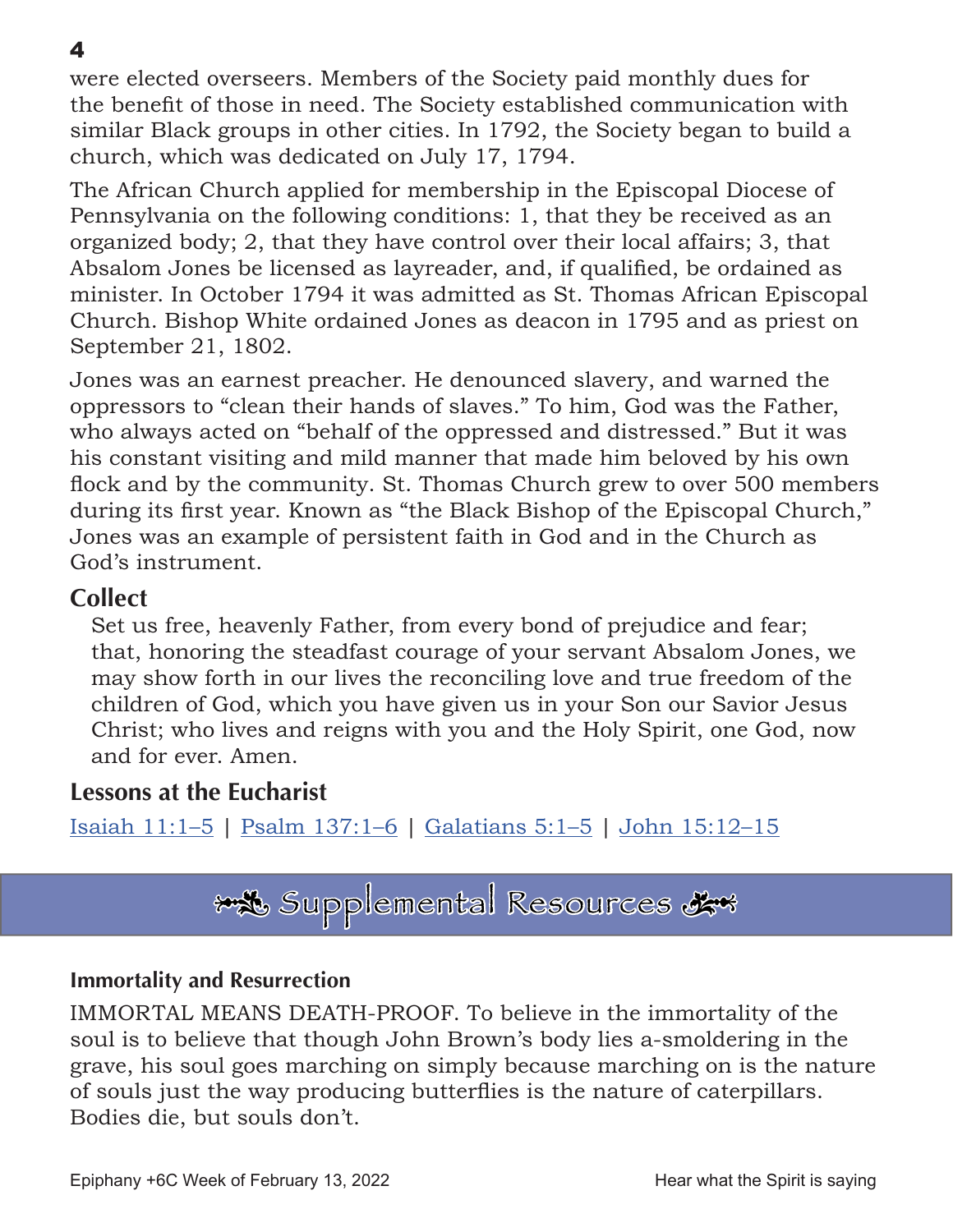True or false, this is not the biblical view, although many who ought to know better assume it is. The biblical view differs in several significant ways:

1. As someone has put it, the biblical understanding of human beings is not that they have bodies, but that they are bodies. God made Adam by slapping some mud together to make a body and then breathing some breath into it to make a living soul. Thus the body and soul that make up human beings are as inextricably part and parcel of each other as the leaves and flames that make up a bonfire. When you kick the bucket, you kick it 100 percent. All of you. There is nothing left to go marching on with.

2. The idea that the body dies and the soul doesn't is an idea that implies that the body is something rather gross and embarrassing, like a case of hemorrhoids. The Greeks spoke of it as the prison house of the soul. The suggestion was that to escape it altogether was something less than a disaster.

The Bible, on the other hand, sees the body in particular and the material world in general as a good and glorious invention. How could it be otherwise when it was invented by a good and glorious God?

The Old Testament rings loud with the praise of trees and birds and rain and mountains, of wine that gladdens our hearts and oil that makes our faces shine and bread that strengthens us. Read Psalm 104, for instance. Or try the Song of Solomon for as abandoned and unabashed a celebration of the physical as you're apt to find anywhere.

As for the New Testament, Jesus himself, far from being a world-denying ascetic, was accused of being a wino and a chowhound (Matthew 11:19). When he heard that his friend Lazarus was dead, he didn't mouth any pious clichés about what a merciful release it was. He wept.

The whole idea of incarnation, of the word becoming flesh, affirms the physical and fleshly in yet another way, by declaring that it was a uniform even God wasn't ashamed to wear.

Saint Paul undoubtedly had his hang-ups, but when he compares flesh unfavorably to spirit, he is not talking about body versus soul, but about the old person without Christ versus the new person with him.